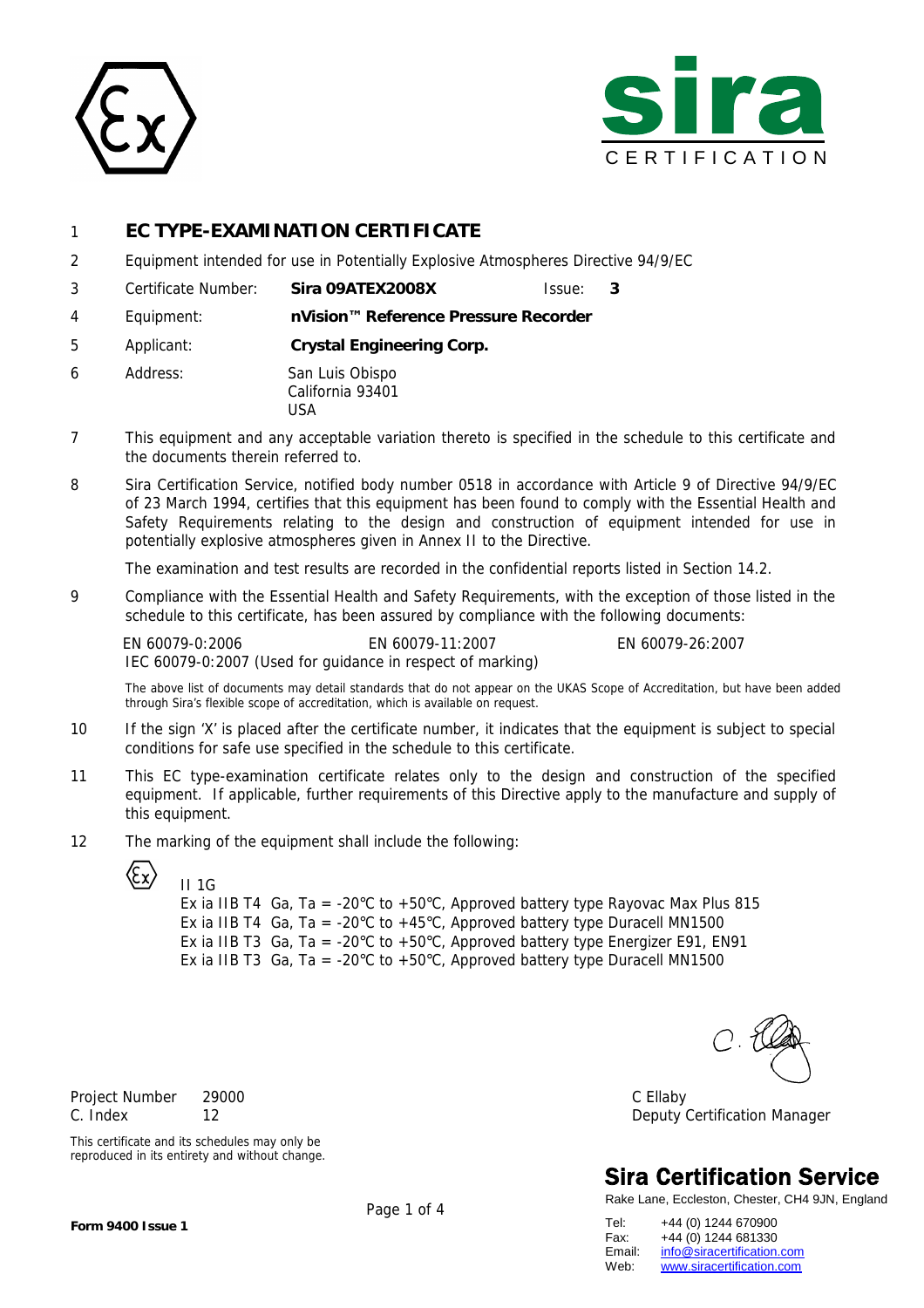



#### **SCHEDULE**

## **EC TYPE-EXAMINATION CERTIFICATE Sira 09ATEX2008X**

**Issue 3**

#### 13 **DESCRIPTION OF EQUIPMENT**

The nVision™ Reference Pressure Recorder is a portable battery powered device that is used to log sensor data and calibrate process pressures and 4-20 mA transmitters. It contains an optional 2.4 GHz radio link that allows communication to the non-hazardous area. The equipment is fitted with primary batteries that are secured in place within a battery holder fixed with four corner screws to the underside of the unit.

The enclosure is made from a plastic material and can be fitted with a protective rubber boot. The equipment contains the following inputs, pressure, temperature (RTD) current (mA) voltage and switches. Externally the equipment comprises a membrane keypad and an LCD with a USB connector and sensor input connection facilities. The USB connection is used in the non-hazardous area for communication. It is also able to power the nVision ™ Reference Pressure Recorder in the nonhazardous area. Internally the equipment contains a main PCB, a fully or partially encapsulated display/protection board and two factory fitted plug in modules. There is a choice of three types of modules, ma-V, pressure and temperature. The equipment only has space for two and so any combination of these two can occur, with the exception of the mA-V module which may only have one. The mA-V modules are marked with "MA20". The temperature modules are marked with "RTD100" the pressure modules are marked with "PM" and the maximum permitted pressure. These modules are removable by the use of a tool, however, they can be changed by the user, in accordance with the instructions.

#### **Entity Parameters**

| <b>RTD Module</b>       | <b>MA20 Module</b>         |                                                                    |
|-------------------------|----------------------------|--------------------------------------------------------------------|
| $\mathsf{U}$ = 0        | $Ui = 28 V$                |                                                                    |
| $\mathbf{I}$ = 0        | $= 93.3 \text{ mA}$<br>Ιi. |                                                                    |
| $Pi = 0$                | $Pi = 653.3$ mW            |                                                                    |
| $U_0 = 9.73 V$          | $Ci = 0.36 \mu F$          |                                                                    |
| $I_0 = 1.6642 A$        | Li = $39.1 \mu H$          |                                                                    |
| $Po = 1.1 W$            | $U_0 = 6.6 V$              |                                                                    |
| $Co = 0.5 \mu F$        | $I_0 = 4.45 \text{ mA}$    |                                                                    |
| $\Delta$ = 12 $\mu$ H * | $Po = 7.34$ mW             | $\star$<br>Total cable inductance between all modules.             |
|                         | $Co = 0.5 \mu F$ **        | $***$<br>Dependant on the supply to the terminals but shall not be |
|                         | $\Delta$ = 12 $\mu$ H *    | greater than $0.5 \mu F$ .                                         |

**Variation 1** - This variation introduced the following changes:

- i. The following modifications were endorsed; the product description being amended to recognise that the method of encapsulation of the display/protection board may differ depending on the build:
	- An alternative MA20 module design was introduced.
	- An alternative LCD assembly design was introduced.

This certificate and its schedules may only be reproduced in its entirety and without change.

## **Sira Certification Service**

Rake Lane, Eccleston, Chester, CH4 9JN, England

| Tel:   | +44 (0) 1244 670900        |
|--------|----------------------------|
| Fax:   | +44 (0) 1244 681330        |
| Email: | info@siracertification.com |
| Web:   | www.siracertification.com  |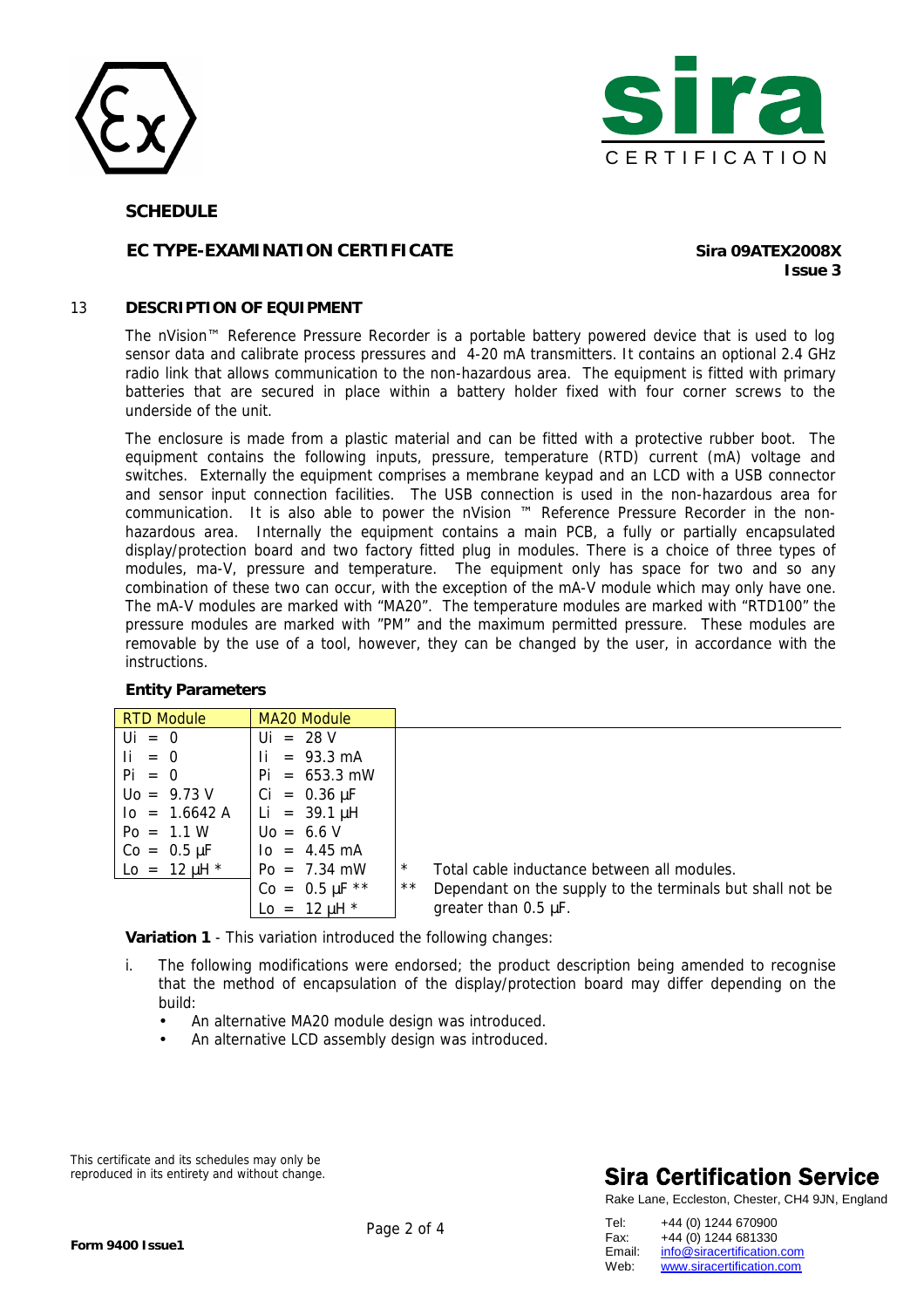



 **SCHEDULE** 

## **EC TYPE-EXAMINATION CERTIFICATE Sira 09ATEX2008X**

**Issue 3**

### **Variation 2** - This variation introduced the following changes:

i. The recognition of the introduction of a barometric sensor.

**Variation 3** - This variation introduced the following changes:

- i. The modification of the 4AA Power Module:
	- Option 1 PCA PN: 4931:
		- Fuse F1 changed plus potting compound
		- Resistor R1 changed to 2  $\Omega$ , 0.75 W (was 2  $\Omega$ , 0.25 W)
		- Active current limiting circuit added.
	- Option 2 PCA PN: 5052:
		- Fuse F1 changed to pre-encapsulated, certified fuse
		- Resistor R1 changed to 3.30  $\Omega$ , 0.75 W (was 2  $\Omega$ , 0.25 W)
		- Active current limiting circuit added.
- ii. The LCD Interface Adapter PN 4203-PCA is no longer manufactured and was replaced by PN 4933-PCA.
- iii. Additional Conditions of Manufacture were introduced.

#### 14 **DESCRIPTIVE DOCUMENTS**

14.1 **Drawings** 

Refer to Certificate Annexe.

#### 14.2 **Associated Sira Reports and Certificate History**

| <b>Issue</b> | <b>Date</b>      | Report no. | Comment                               |
|--------------|------------------|------------|---------------------------------------|
| 0            | 30 April 2009    | R52A19587A | The release of the prime certificate. |
|              | 4 February 2010  | R21259A/00 | The introduction of Variation 1.      |
|              | 09 November 2010 | R23012A/00 | The introduction of Variation 2.      |
|              | 26 July 2013     | R29000A/00 | The introduction of Variation 3.      |

#### 15 **SPECIAL CONDITIONS FOR SAFE USE** (denoted by X after the certificate number)

- 15.1 Parts of the enclosure may generate an ignition-capable level of electrostatic charge under certain extreme conditions. The user should ensure that the equipment is not installed or used in a location where it may be subjected to external conditions, which might cause a build-up of electrostatic charge on non-conducting surfaces. Additionally, cleaning of the equipment should be done only with a damp cloth.
- 15.2 The USB connector shall not be used within the hazardous atmosphere. It shall be used in the nonhazardous atmosphere with either "Safety Extra Low Voltage Circuits" (SELV) or "Protective Extra Low Voltage Circuits" (PELV). The USB connector has a Um of 6 V.

This certificate and its schedules may only be reproduced in its entirety and without change.

# **Sira Certification Service**

Rake Lane, Eccleston, Chester, CH4 9JN, England

| Tel:   | +44 (0) 1244 670900        |
|--------|----------------------------|
| Fax:   | +44 (0) 1244 681330        |
| Email: | info@siracertification.com |
| Web:   | www.siracertification.com  |